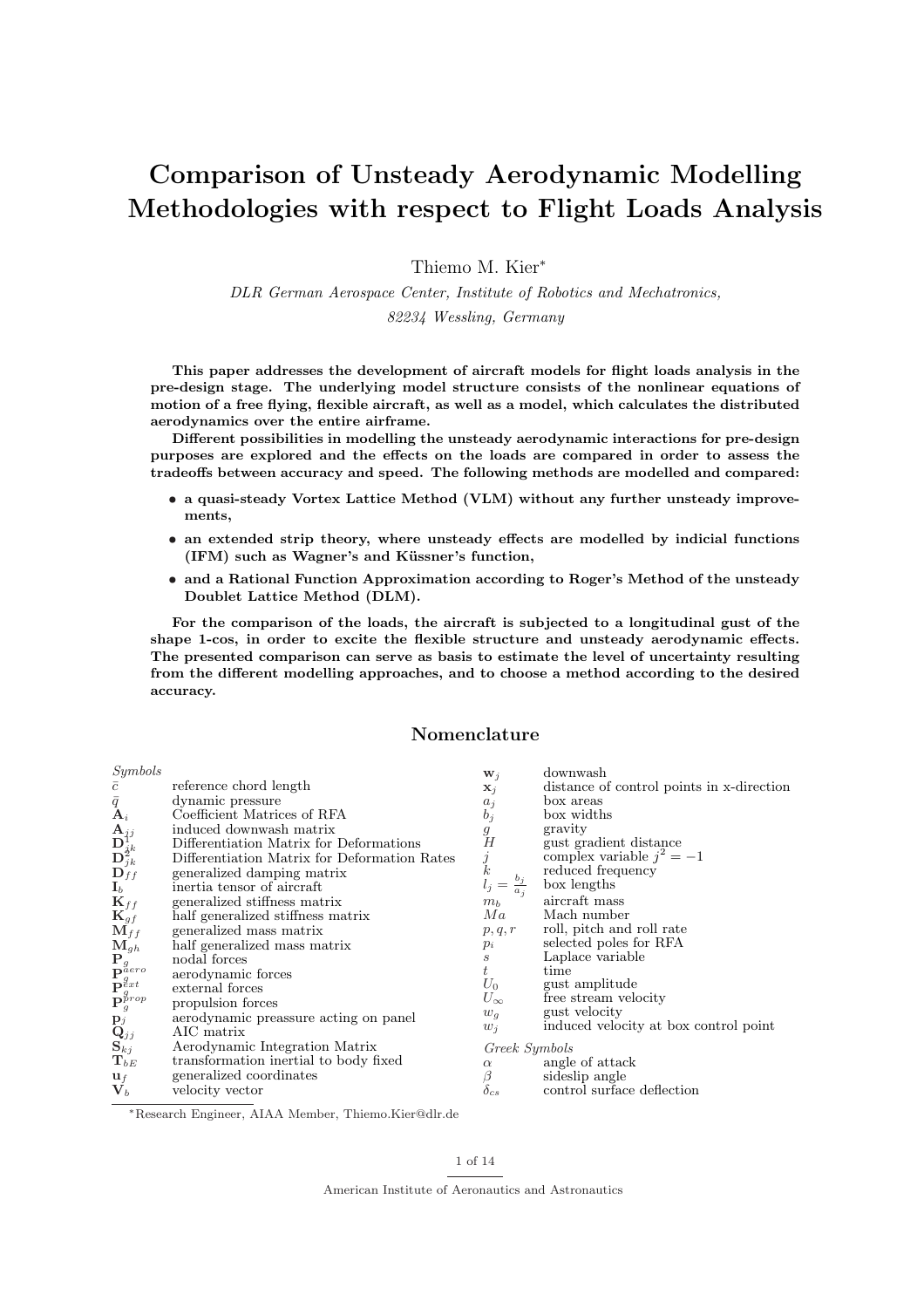|                                           | dihedral angle (relative to gust)        |
|-------------------------------------------|------------------------------------------|
|                                           | circulation of boxes                     |
| $\overset{\gamma_j}{\Gamma_j} \ \Omega_b$ | angular velocity vector                  |
| $\mathbf{\Phi}_{gb}$                      | modal matrix for rigid body modes        |
| $\mathbf{\Phi}_{gf}$                      | modal matrix for flexible modes          |
| $\omega$                                  | circular frequency                       |
| $\omega$                                  | circular frequency                       |
| $\Phi(\tau)$                              | Wagner function approx.                  |
| $\phi, \theta, \psi$<br>$\Psi(\tau)$      | Euler angles                             |
|                                           | Küssner function approx.                 |
| $\rho$                                    | air density                              |
| $\tau$                                    | reduced time                             |
| Abbreviations                             |                                          |
| AIC                                       | Aerodynamic Influence Coefficient Matrix |
| CG                                        | Center of Gravity                        |
| <b>DLM</b>                                | Doublet Lattice Method                   |
| DOF                                       | $Degree(s)$ of Freedom                   |
| EoM                                       | Equations of Motion                      |

| FCS                                             | Flight Control System                      |
|-------------------------------------------------|--------------------------------------------|
| FEM                                             | Finite Element Method                      |
| FSM                                             | Force Summation Method                     |
| <b>HTP</b>                                      | Horizontal Tail Plane                      |
| MDM                                             | Mode Displacement Method                   |
| RFA                                             | Rational Function Approximation            |
| VLM                                             | Vortex Lattice Method                      |
| Subscripts                                      |                                            |
| b                                               | rigid body modes set about CG in body axes |
|                                                 | flexible modes set                         |
|                                                 | structural grid point set                  |
| $\begin{array}{c} g \\ h \\ j \\ k \end{array}$ | union of rigid and flexible modes          |
|                                                 | aerodynamic control point set              |
|                                                 | aerodynamic loading point set              |
| Conventions                                     |                                            |

bold matrix or vector<br>normal single element of single element of matrix or vector

# I. Introduction

For certification of an aircraft, it has to be demonstrated that its structure can withstand the loads acting on it without damage. In order to design the structure accordingly, a so called loads envelope has to be computed. This loads envelope is comprised of critical combinations of flight conditions, (e.g. altitude, Mach number), mass configurations and excitations (e.g. manoeuvres, gusts, dynamic landing). These so called load cases are specified for commercial aircraft in the FAR/JAR Part 25 Regulations.<sup>1</sup>

The inputs for loads analysis models are generally a Finite Element Model (FEM) containing the stiffness and mass data for each mass case, the distributed steady and/or unsteady aerodynamic loading at the specified Mach number, control laws of the Flight Control System (FCS) influencing the control surface deflections, dependent on the current flight, and information about the systems, such as actuator transfer functions. The model is then subjected to external disturbances, such as gusts, or excited by pilot inputs.

A variable aircraft model simulation environment for special flight loads investigations, named VarLoads<sup>2</sup> has been presented previously. The underlying model structure consists of the nonlinear equations of motion of a flexible aircraft, as well as a model that computes distributed aerodynamic forces and moments over the airframe, allowing for direct computation of aerodynamic and inertial loads at airframe locations of interest. Furthermore, engine, actuation, and atmospheric models are included. VarLoads<sup>2</sup> is a MATLAB/SIMULINK based simulation environment for flight dynamics and loads analysis of elastic aircraft. The main emphasis of VarLoads is on flexibility and modularity, making it particularly suitable for special investigations, where short model update cycles are required. Unlike other aeroelastic simulations in pre-design, this environment is loop capable and is targeted towards calculating large amounts of load cases in the order of several hundreds rather than doing a single analysis with a chosen load case, which is believed to be the sizing case. This approach is closer to the actual design process of commercial aircraft and ensures a smooth transition from the predesign stage to the actual design load loop calculation, preventing unpleasant surprises (e.g. the assumed sizing load case turns out not to be the actual sizing load case).

The scarcity of available data during pre-design and the necessity to explore many design alternatives, require a robust and fast implementation of methods with a known uncertainty level rather than much slower high fidelity methods. Usually only quasi-steady aerodynamics are employed for this purpose. Nevertheless, consideration of unsteady aerodynamic effects is of particular importance during rapid manoeuvres and gust conditions in order to accurately predict the occurring flight loads. This paper explores different possibilities in modelling the unsteady aerodynamic interactions for pre-design purposes and compares the effects on the loads in order to assess the tradeoffs between accuracy and speed. The methods that compared are a quasi-steady Vortex Lattice Method (VLM), an extended strip theory, where unsteady effects are modelled by indicial functions (IFM) such as Wagner's and Küssner's function, and, as reference, a Rational Function Approximation according to Roger's Method of the unsteady Doublet Lattice Method (DLM).

In the following sections the flight loads analysis models will be developed. The used Equations of Motion (EoM) and the corresponding load equation will be introduced. The necessary inputs for the EoM stem from a structural FEM model. Then the aerodynamic theories are introduced and it is explained how the loads are transferred to the structural gird. After trim calculations the simulations are performed for all methods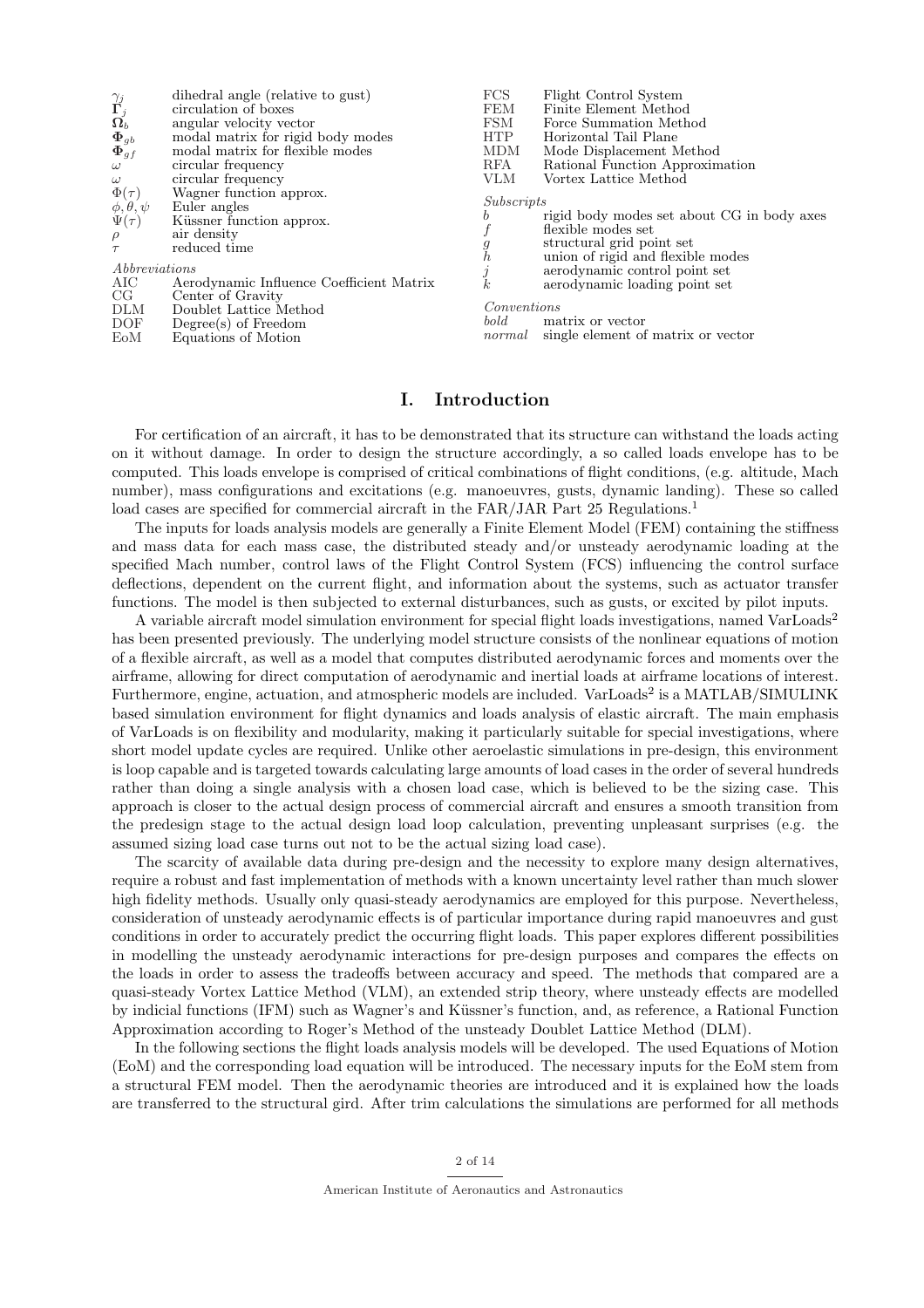and the loads are compared.

# II. Equations of Motion

One of the main motivations for the development of the simulation environment VarLoads was the desire to have one common model, that is capable of handling the large nonlinear motions of a manoeuvre, as well as the small perturbations resulting from the flexibility of the structure. Therefore, equations of motion based using so called "mean axes" as body reference system<sup>3,4</sup> were implemented in VarLoads.

$$
\begin{bmatrix} m_b \left( \dot{\mathbf{V}}_b + \mathbf{\Omega}_b \times \mathbf{V}_b + \mathbf{T}_{bE} \{0, 0, g\}^T \right) \\ \mathbf{I}_b \dot{\mathbf{\Omega}}_b + \mathbf{\Omega}_b \times (\mathbf{I}_b \mathbf{\Omega}_b) \end{bmatrix} = \mathbf{\Phi}_{gb}^T \mathbf{P}_g^{ext}
$$
(1)

$$
\mathbf{M}_{f} \ddot{\mathbf{u}}_{f} + \mathbf{D}_{f} \dot{\mathbf{u}}_{f} + \mathbf{K}_{f} \mathbf{u}_{f} = \mathbf{\Phi}_{gf}^{T} \mathbf{P}_{g}^{ext}
$$
\n(2)

These equations consist of the nonlinear rigid body equations of motion, as used by the flight mechanics community, and the linear elastic equations of motion used in structural dynamics. The coupling of the rigid and flexible parts is driven solely by the external forces and moments ( $\mathbf{P}_g^{ext} = \mathbf{P}_g^{aero} + \mathbf{P}_g^{prop}$ ) originating from, e.g., the aerodynamics and propulsion.

The derivation is based on the Lagrange equations with following simplifying assumptions.

- 1. the structure is composed of concentrated masses
- 2. Hooke's law is valid, i.e. deformations are small
- 3. Eigenvectors are available from a modal analysis and are orthogonal w.r.t. the mass matrix
- 4. deformations and rate of deformations are co-linear, i.e. their cross product can be neglected
- 5. the tensor of inertia is assumed constant
- 6. an earth fixed inertial reference system is assumed
- 7. gravity is uniform within this reference system

For a detailed derivation of the equations of motion and the underlying assumptions, please refer to the papers by Waszak and Schmidt<sup>3,4</sup> or Reschke.<sup>5</sup>

### III. Load Recovery

In order to recover the nodal loads acting on the condensed structural grid, the force summation method  $(FSM)$ ,  $\epsilon$  also referred to as mode acceleration method, is employed. The Force Summation Method requires the external forces to be available on the structural grid, i.e. the AIC matrix has to be available in a half generalized form.

$$
\mathbf{P}_g = \mathbf{P}_g^{ext} - \mathbf{M}_{gh} \begin{bmatrix} \mathbf{T}_{bE} \{0, 0, g\}^T + \mathbf{\Omega} \times \mathbf{V}_b + \dot{\mathbf{V}}_b \\ \dot{\mathbf{\Omega}}_b \\ \ddot{\mathbf{u}}_f \end{bmatrix}
$$
(3)

Alternatively, the mode displacement method (MDM) can be used to recover the nodal loads, where the modal displacements are multiplied with the half generalized stiffness matrix. The mode displacement method requires only a fully generalized AIC matrix, since the loads are deduced from the displacements rather than the summation of external forces, reducing the problem size considerably. However the mode displacement method has a poor convergence behavior,<sup>7</sup> so the force summation method is preferred.

$$
\mathbf{P}_g = \mathbf{K}_{gf} \mathbf{u}_f \tag{4}
$$

Integrated loads are calculated by summing the outboard nodal loads at previously defined monitoring stations. The loads envelope is formed by sorting the integrated loads, yielding the sizing load cases for every grid point degree of freedom (DOF), as well as the time correlated loads.

#### 3 of 14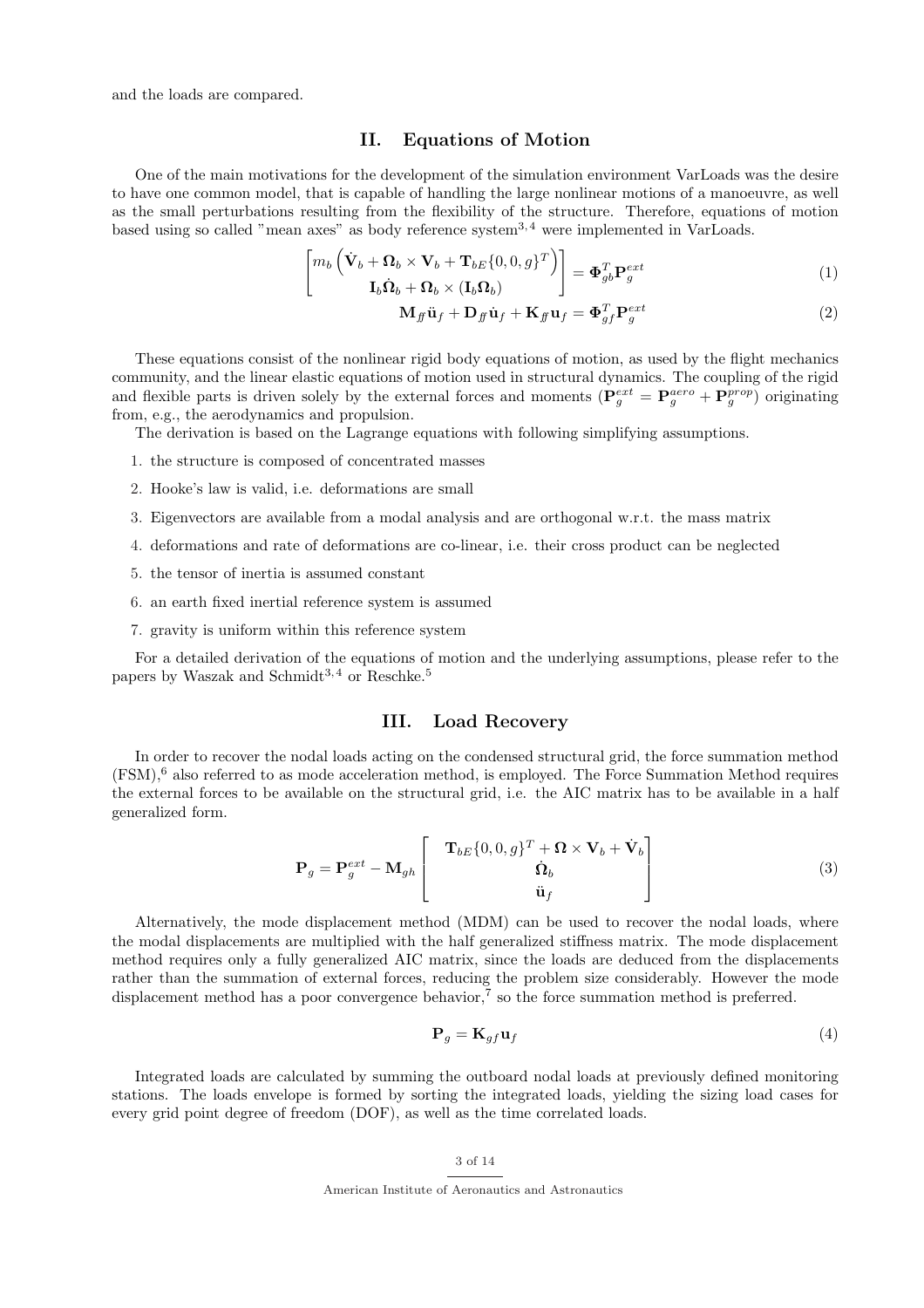# IV. Structural Model

The structural model for loads analyses is usually a FEM model to which the masses (systems, payload, fuel and structural) are added separately rather than modelling the elements with density properties. This approach has been chosen to decouple the mass estimation method from the FEM model, which is required for all non-structural masses as well. The model is then statically condensed using Guyan<sup>8</sup> reduction, yielding the condensed structural grid  $q\text{-}set$ . Subsequently a modal analysis is performed to obtain the eigenvalues and eigenvectors, serving as input for the equations of motion.

# V. Aerodynamics

One of the key aspects of the loads analysis is the calculation of aerodynamic forces acting on the structure. A vast amount of theories is available, ranging from simple lifting line to high fidelity Navier-Stokes CFD solvers. As pointed out before, the large amount of load cases that have to be considered in a dynamic simulation are prohibitive for costly calculations. Therefore, usually classical methods derived from potential theory, such as the Vortex Lattice Method<sup>9</sup> (VLM) are employed. Those linear methods can then be corrected with a small number of CFD calculations at points in the flight envelope where nonlinearities are expected. These aerodynamic nonlinearities are usually found in the high Mach number region.

When gust loads are to be calculated, unsteady aerodynamics have to be considered. The standard method is the Doublet Lattice Method<sup>10</sup> (DLM), which solves the acceleration potential equations in the frequency domain. In order to use the results in the time domain, a rational function approximation (RFA) has to be carried out, as described by  $Roger^{11}$  or Karpel.<sup>12</sup> In the light of predesign applications it is also common to model the unsteadiness of the flow field with transfer functions. The so called Wagner function is used for sudden changes in angle of attack and the Küssner function $13$  for intrusion in sharp edged gusts. The use of these functions considerably reduces the modelling effort.

#### A. Interpolation between Structural and Aerodynamic Grid

In order to apply the calculated aerodynamic forces, they have to be transformed to the structural grid points. Since usually the aerodynamic and structural grids do not coincide, a methodology for the transfer of loads and displacements between the grids has to be employed. This is referred to as splining.

Mauermann<sup>14</sup> developed a linear splining method based on beam shape functions, which is capable of handling kinks in the structural axis. The force acting points of the aerodynamic grid  $(k-set)$  are projected orthogonally onto the structural axis (comprised of the structural nodes (g-set)) and are attached rigidly. When applying this methodology a so called spline matrix  $\mathbf{T}_{kq}$  which linearly relates the deformations of the structural grid to that of the aerodynamic grid is computed. Energy considerations yield that loads are transferred from the aerodynamic grid to the structural grid by simply multiplying with the transpose of the spline matrix  $\mathbf{T}_{kg}^{T}$ .

This method is applied in the present work for all methods described in the following sections.

#### B. Quasi-Steady Vortex Lattice Method

The VLM<sup>9</sup> is a method solving the velocity potential equations, resulting in a so called aerodynamic influence coefficient (AIC) matrix. The AIC matrix relates the velocity at a control point to forces or pressures at an acting point. This (quasi-)steady AIC matrix is particularly suitable for time domain simulations, since it has to be computed only once for each Mach number during the preprocessing. The varying forces during a dynamic simulation can then be calculated by multiplication with the velocity vectors at the control point that are computed from the rigid body and elastic motions. The computation of the aerodynamic loading reduces to a mere matrix multiplication.

The VLM models lifting surfaces. Therefore, volumetric bodies are idealized with a cruciform shape. An example of a Vortex Lattice grid for predesign studies is shown in Figure 1.

The VLM discretizes lifting surfaces as small elementary wings (boxes), which consist of a horseshoe shaped vortex line at the quarter chord and a control point. At this control point, which is located at the 75% chord, the normal component of the velocity has to be zero, since there is no flow through the solid surface. In order to satisfy this boundary condition, the circulation strengths of the horseshoe vortices have to be set accordingly, so that their induced velocity compensates the normal component  $w$  of the velocity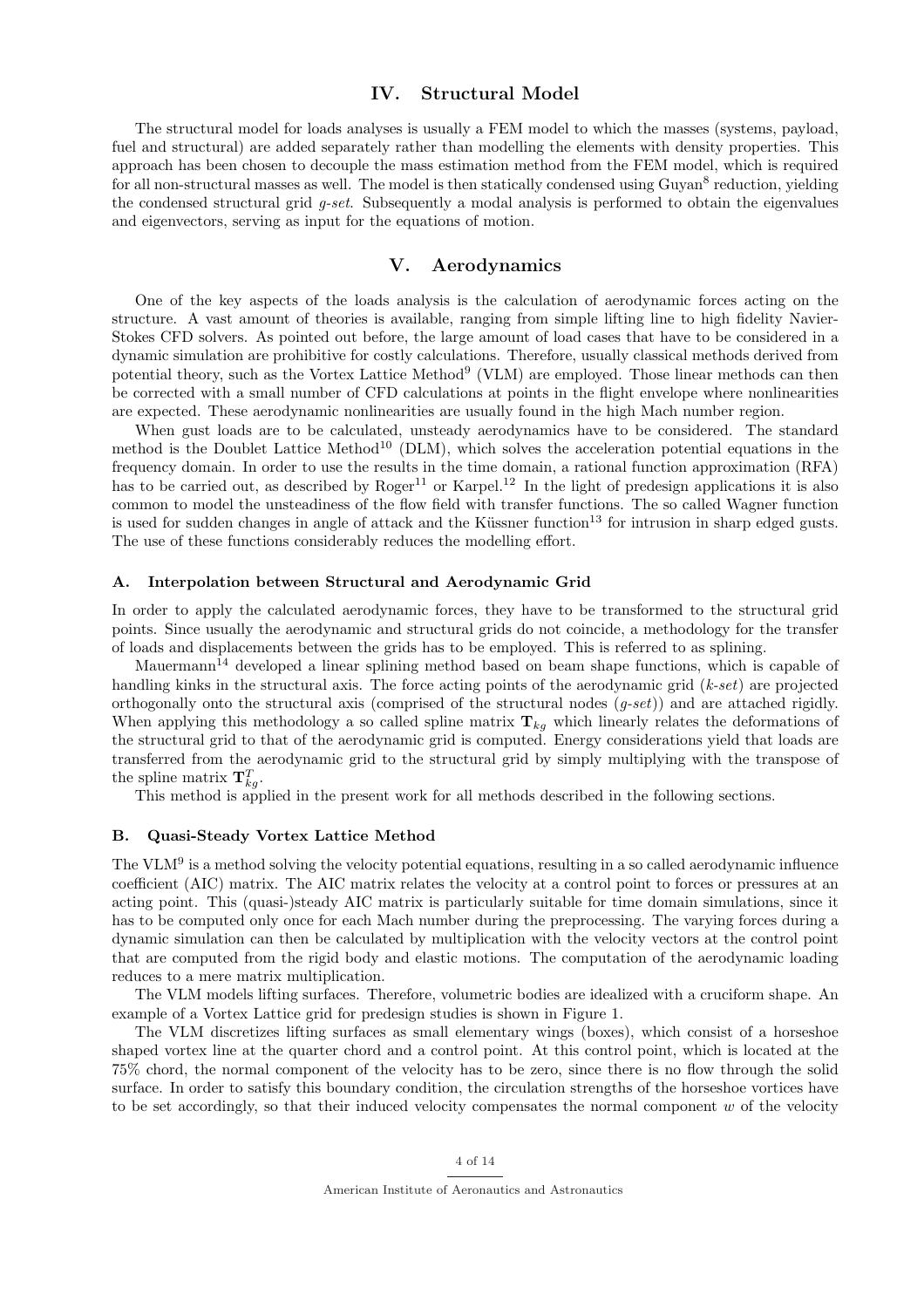

Figure 1. Vortex lattice grid for predesign studies.

resulting from rigid body and elastic motion of the aircraft. The matrix  $A_{jj}$  relates the circulation strengths of the horseshoe vortices to the induced velocities at the control points as computed by the Biot-Savart-Law.

$$
\mathbf{w}_j = \mathbf{A}_{jj} \mathbf{\Gamma}_j \tag{5}
$$

When the circulation strengths are known, the resulting aerodynamic pressures can be computed with the Kutta-Joukowsky theorem.

$$
\mathbf{p}_j = \rho U_{\infty} \mathbf{\Gamma}_j \mathbf{1}_j \tag{6}
$$

combining 5 and 6, yields the relationship between the local angle of attack and the local pressure:

$$
\mathbf{p}_{j} = \bar{q} \mathbf{Q}_{jj} \left\{ \frac{\mathbf{w}_{j}}{U_{\infty}} \right\}
$$
 (7)

#### 1. Quasi-steady Aerodynamic Loads

Once the pressures have been calculated they have to be applied as discrete forces and moments to be transformed to loads on the structural grid via the spline matrix  $\mathbf{T}_{kg}$ . The aerodynamic grid (k-set) is located in the box centers. It consists of a translational and rotational degree of freedom for each box and is therefore twice the size of the (j-set). The matrix  $S_{kj}$  relates the pressures to the k-set loads by multiplication with the box area. The resulting force is acting on the quarter chord point of each box. In order to apply the loads at the box mid point, the force has to be multiplied with the lever arm  $l_i/4$  of each box.

$$
P_k = \underbrace{\begin{bmatrix} a_j \\ a_j l_j / 4 \end{bmatrix}}_{S_{kj}} p_j \tag{8}
$$

In the steady case the vector  $\mathbf{u}_x$  contains the rigid body motions  $\alpha$ ,  $\beta$ ,  $p$ ,  $q$  and  $r$  as well as control surface deflections  $\delta_{cs}$ . The matrix  $\mathbf{D}_{jx}$  transforms the vector  $\mathbf{u}_x$  to local angles of attack of each box by scalar multiplication with the normal vector of each box  $n_j$ .

The matrix  $\mathbf{D}_{jk}^1$  relates the deformation to a local angle of attack  $u_j$  by simply picking the rotational and omitting the translational degree of freedom of the  $k\text{-}set$ .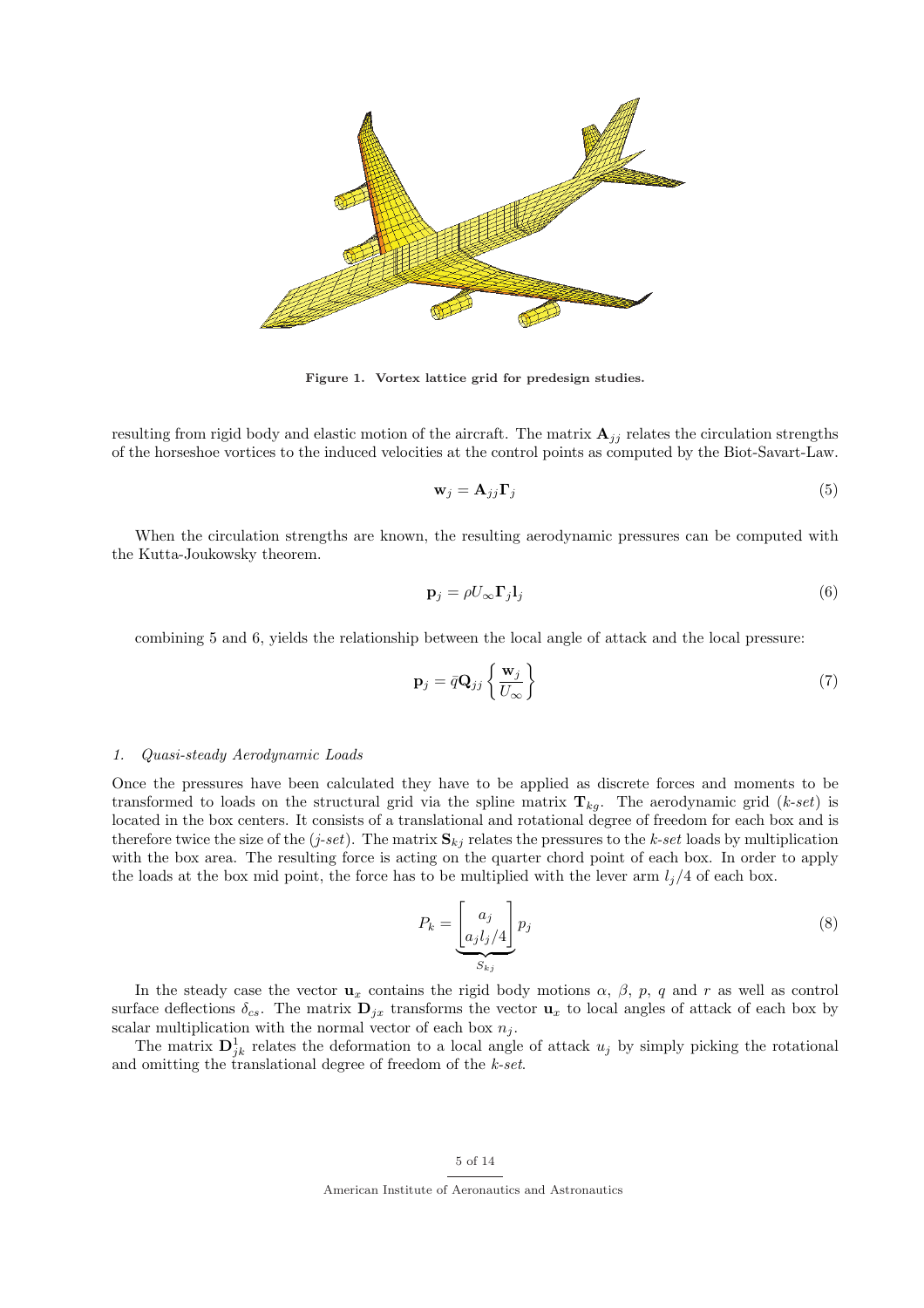$$
u_j = \underbrace{\begin{bmatrix} 0 \\ 1 \end{bmatrix}}_{D_{jk}^1} u_k \tag{9}
$$

The matrix  $\mathbf{D}_{jk}^2$  relates the rate of deformation to a local angle of attack  $u_j$ . The lever arm  $l_j/4$  is the distance of the box mid point of the k-set to the 75% chord control point of the j-set.

$$
u_j = \underbrace{\begin{bmatrix} 1\\ l_j/4 \end{bmatrix}}_{D_{jk}^2} \underbrace{\begin{bmatrix} \dot{u}_k\\ U_{\infty} \end{bmatrix}}_{(10)}
$$

The quasi steady aerodynamic loads with contributions from rigid body modes, control surface modes, flexible deformation and rate of flexible deformation can be summarized by following equation:

$$
\mathbf{P}_{g}^{aero} = \bar{q} \mathbf{T}_{kg}^{T} \mathbf{S}_{kj} \mathbf{Q}_{jj} \begin{pmatrix} \mathbf{D}_{jx} \mathbf{u}_{x} & + \mathbf{D}_{jk}^{1} \mathbf{T}_{kg} \mathbf{\Phi}_{gf} \mathbf{u}_{f} + \mathbf{D}_{jk}^{2} \mathbf{T}_{kg} \mathbf{\Phi}_{gf} \frac{\dot{\mathbf{u}}_{f}}{U_{\infty}} \\ \text{rb and cs modes} & \text{deformation} \end{pmatrix}
$$
(11)

#### 2. Quasi-Steady Gust Loads

The gust influence is accounted for by delaying the gust by the time it takes to reach each of the control points of the  $j$ -set. To reduce the number of required delays, the aircraft can be divided into streamwise zones, where the gust velocity is assumed to have the same magnitude. The lifting force will act immediately with its steady value as soon as the gust arrives at the control point.

#### C. Unsteady Strip Theory

When the aircraft performs rapid maneuvers or encounters turbulence, the aerodynamic forces do not reach their steady value immediately, but rather approach that value asymptotically after a certain time. The Kelvin-Thomson theorem states that the overall circulation of a system cannot change over time. A classical example is the starting vortex: the sudden acceleration of a resting airfoil generates circulation. Since the overall circulation does not change over time, a vortex of equal strength but opposite sign is shed at the trailing edge of the airfoil. This shed vortex induces a velocity which counteracts the bound (lift generating) vortex. But since the shed vortex moves away from the airfoil with the free stream velocity, its influence on the airfoil degrades over time and the lift approaches the steady values. This behavior can be is described by the so called Wagner function. The equivalent function for gust encounters is the Küssner function, which differs from the Wagner function in that way that the relative angle of attack changes not immediately over the entire airfoil, but rather gradually as the airfoil penetrates the gust. The functions describing the time dependency of the aerodynamic lift are called indicial functions. Therefore, this methodology of modelling unsteady effects will be referred to as Indicial Function Method (IFM).

#### 1. Indicial Lift Functions

The Wagner and Küssner function can be derived analytically. However, it is advantageous to approximate these functions, in order to have a convenient form available for simulations. Common exponential approximations<sup>13</sup> for the Wagner, respectively the Küssner function are given as:

$$
\Phi(\tau) = 1.0 - 0.165e^{-0.0455\tau} - 0.335e^{-0.3\tau} \tag{12}
$$

$$
\Psi(\tau) = 1.0 - 0.5e^{-0.13\tau} - 0.5e^{-1.0\tau}
$$
, with  $\tau = \frac{2U_{\infty}}{\bar{c}}t$  (13)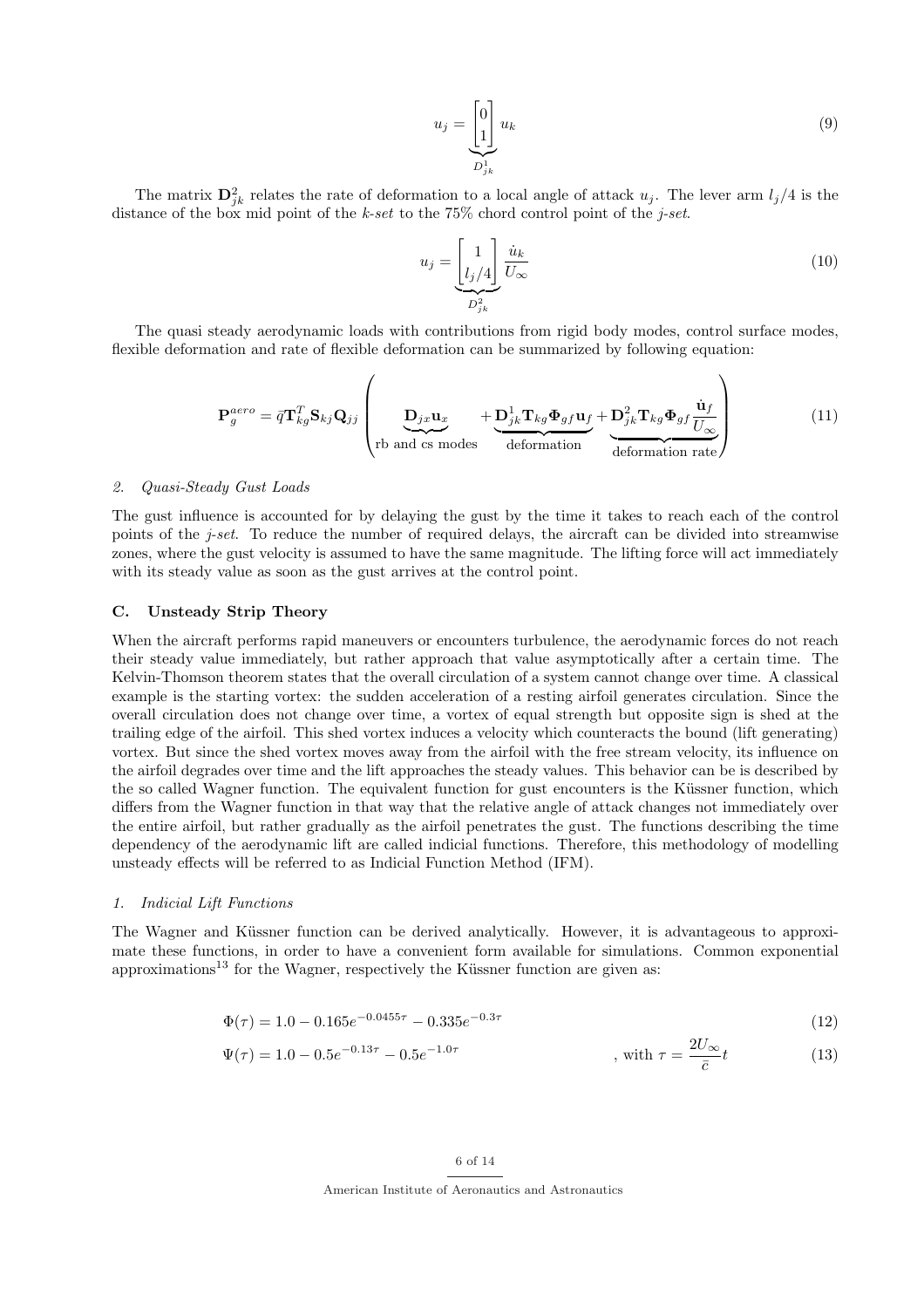The Wagner and Küssner functions are depicted in Figure 2. The parameter  $\tau$  is the reduced time, which can also be regarded as the distance of the travelling airfoil in semi-chords. The Küssner function is applied to the steady strip loads, as soon as the leading edge penetrates the gust. The time delays are modelled according to the distance of the aircraft nose to the leading edge of the chordwise strips.



Figure 2. Wagner  $\Phi(\tau)$  and Küssner  $\Psi(\tau)$  function vs. reduced time  $\tau$ 

#### 2. Steady Strip Loads

Since the indicial functions are applied to entire chordwise strips, the matrices from the steady vortex lattice method have to be modified slightly. The aerodynamic load application points  $(k-set)$  are redefined at the quarter chord of each strip. Therefore the size of the new k-set reduces to two times the number of strips. Equation 8 for the integration matrix  $S_{ki}$  is changed accordingly. The area corresponds to the sum of all box areas that comprise a strip and the lever arms are the distances from all box quarter chord locations to the quarter chord location of the strip.

The spline matrix  $T_{kq}$  now connects the quarter chord locations of each strip with the structural axis. The rotational degree of freedom of matrix  $\mathbf{D}_{jk}^1$  of eq. 9 and the translational DOF of matrix  $\mathbf{D}_{jk}^2$  of eq. 10 have to be summed up for the boxes comprising a strip. The lever arms for the rotational  $\overrightarrow{DOF}$  of matrix  $\mathbf{D}_{jk}^2$  are now the distances of the strip quarter chord to the control points of the contributing boxes. It has to be noted that this changes the splining considerably. Instead of connecting each box mid point orthogonally with the structural axis, only the quarter chord points of the strips are connected in that way. The movement of the control points of the strips are realized by a rigid connection with the strip  $k\text{-}set$  in streamwise direction. Figure 3 illustrates the aspects of the different ways of splining.

#### D. Unsteady Doublet Lattice Method

As well as the Vortex Lattice Method, the Doublet Lattice Method is based on the equations of potential theory, but additionally includes the unsteady terms. In the steady case the DLM reduces to the VLM. The discetization scheme is identical. Instead of the velocity potential equations as the VLM, the DLM solves the acceleration potential equations using a harmonic approach, resulting in a solution in the frequency domain. The resulting AIC matrices are computed at discrete reduced frequency points and are complex and fully occupied.

$$
\mathbf{Q}_{jj}(Ma,k),\tag{14}
$$

with the reduced frequency

$$
k = \frac{\omega \bar{c}}{2U_{\infty}} \tag{15}
$$

In order to make use of the resulting AIC matrices in the time domain a so called Rational Function Approximation (RFA) has to be carried out.

7 of 14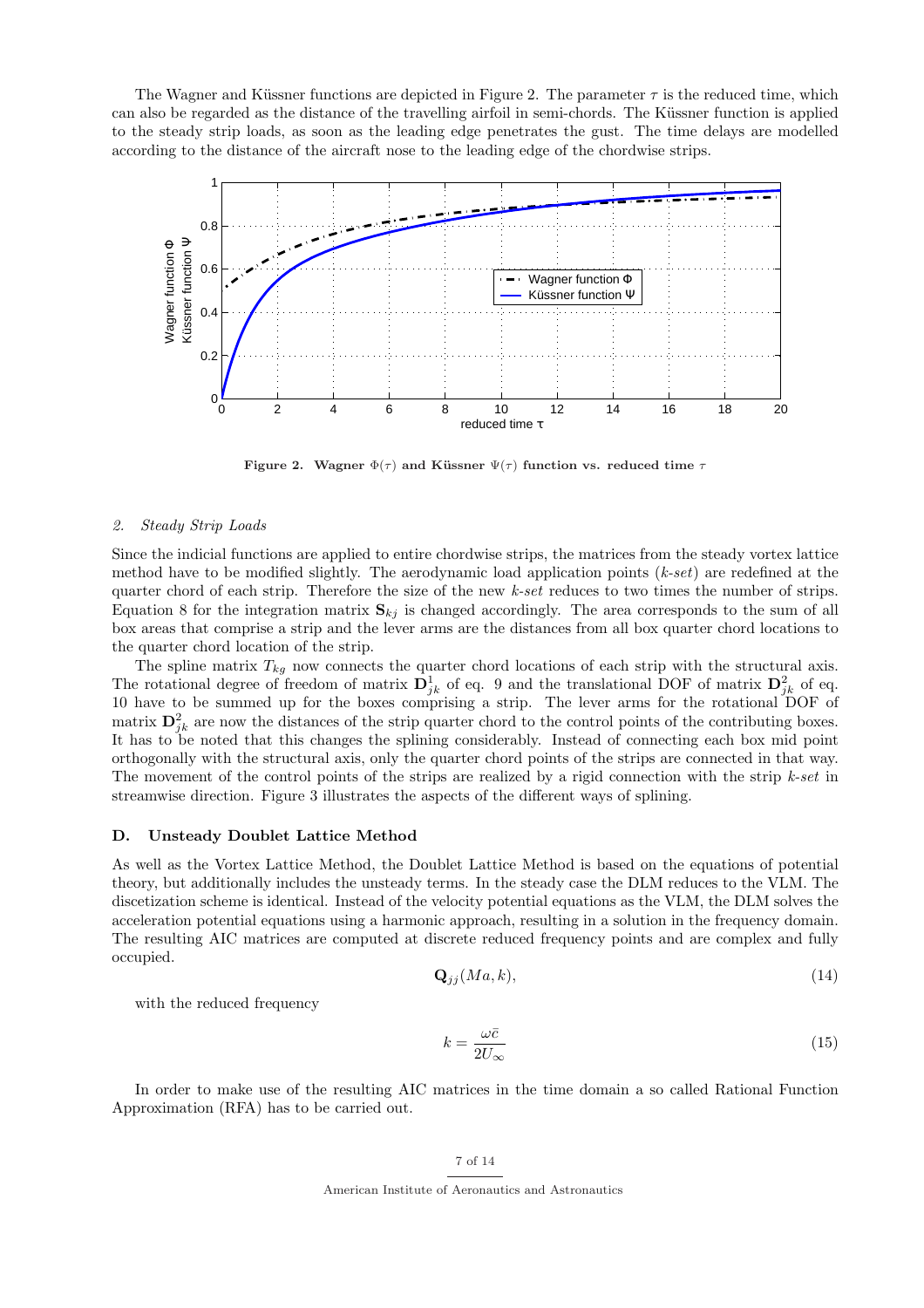

Figure 3. Splining of boxes vs. splining of strips

#### 1. Rational Function Approximation

The RFA transforms complex aerodynamic loads into the time domain, by fitting rational functions with a least squares method. According to Roger,<sup>11</sup> the rational function is assumed to be of the following form:

$$
\mathbf{Q}(k) = \mathbf{A}_0 + \mathbf{A}_1 jk - \mathbf{A}_2 k^2 + \sum_{i=1}^{np} \mathbf{A}_{i+2} \frac{jkI}{jk + p_i},
$$
\n(16)

where  $p_i$  are user selected poles. The terms  $\mathbf{A}_{2+i}$  represent the so called aerodynamic lag states, which model the delay effects of the aircraft wake. Once the the discrete frequency points have been approximated as rational function, they can be written in terms of the Laplace variable  $s$  in the following way:

$$
\mathbf{Q}(s) = \mathbf{A}_0 + \mathbf{A}_1 s + \mathbf{A}_2 s^2 + \mathbf{D}(s\mathbf{I} - \mathbf{R})^{-1} \mathbf{E} s \tag{17}
$$

#### 2. Rigid Body and Flexible Motion

Since the DLM matrices are computed in a geodetic reference frame, the rigid body modes have to be corrected in order to decouple heave from pitch effects, respectively lateral displacement from yaw effects.<sup>15</sup> The uncorrected rigid body modes about the CG in the body reference frame are given by:

$$
\mathbf{\Phi}_{gb} = [\Phi_x, \Phi_y, \Phi_z, \Phi_\phi, \Phi_\theta, \Phi_\psi] \tag{18}
$$

The corrected form subtracts the translational displacement from the rotation in order to remove the angel of attack, respectively sideslip effects.

$$
\hat{\Phi}_{gb}(k) = \left[\Phi_x, \Phi_y, \Phi_z, \Phi_\phi, \Phi_\theta + \frac{\bar{c}}{jk}\Phi_z, \Phi_\psi - \frac{\bar{c}}{jk}\Phi_y\right]
$$
\n(19)

Focusing on the vertical movement, that means that the angle of attack is then covered by the heaving motion  $\dot{z}$  and the pitch rate q can be simply applied to the  $\theta$  term, which is now decoupled from the angle of attack.

Before performing the RFA for the rigid body modes the corrected frequency dependent mode shapes have to be right multiplied to arrive at the half generalized AIC matrix

$$
\mathbf{Q}_{gb}(k) = \mathbf{Q}_{gg}(k)\hat{\mathbf{\Phi}}_{gb}(k)
$$
\n(20)

The half generalized AIC matrix for the flexible modes simply is given by

$$
\mathbf{Q}_{gf}(k) = \mathbf{Q}_{gg}(k)\mathbf{\Phi}_{gf} \tag{21}
$$

8 of 14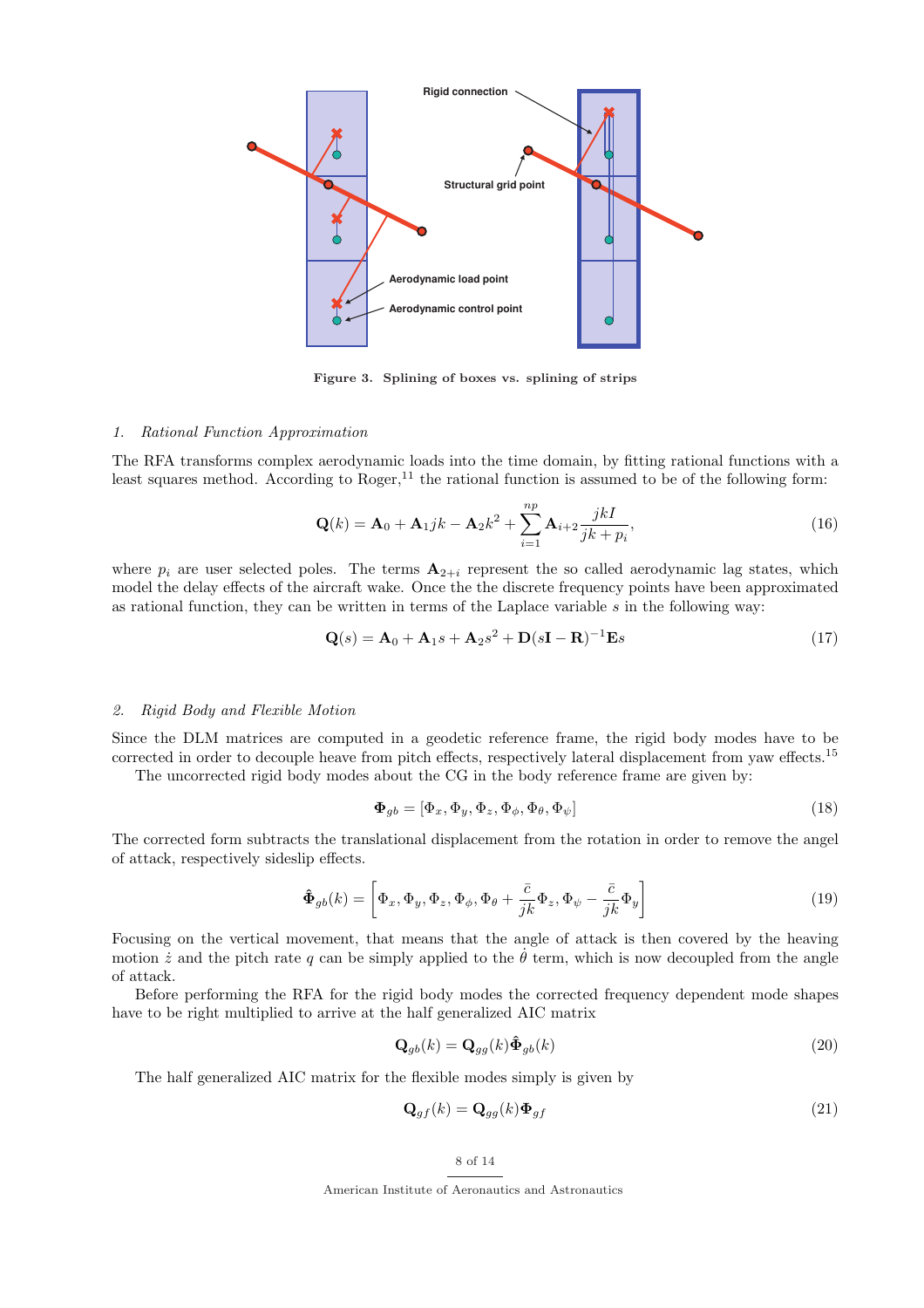#### 3. Control Surface Modes

When control surface rates are considered, additionally induced velocities from the control surface motion have to be accounted for. I.e. the distances of the control points of the control surface from the hinge line have to be calculated. The local angle of attack due to control surface deflection is computed similarly to the steady case. The contributions are summarized in the control surfaces modal matrix  $\Phi_{kx}$ . Note that in the unsteady case the x-set contains only the control surfaces, since angle of attack  $\alpha$ , sideslip angel  $\beta$  and the rates  $p, q, r$  are accounted for by the rigid body modes.

$$
\mathbf{Q}_{gx}(k) = \mathbf{T}_{kg}^T \mathbf{S}_{kj} \mathbf{Q}_{jj}(k) \left( \mathbf{D}_{jk}^1 \mathbf{\Phi}_{kx} \mathbf{u}_x + \mathbf{D}_{jk}^2 \mathbf{\Phi}_{kx} \frac{\dot{\mathbf{u}}_x}{U_{\infty}} \right)
$$
(22)

#### 4. Unsteady Gust Loads

The gust velocity with the associated delays can be described in the frequency domain as follows

$$
\mathbf{w}_j(\omega) = \cos(\gamma_j) e^{-j\omega(\mathbf{x}_j)/U_{\infty}} \tag{23}
$$

However approximating the gust column as rational function is a difficult task because of the spiraling nature of the phase shifts. When the gust calculations are calculated in a nonlinear simulation environment, the delays can also be modelled directly. Similarly to the steady case, the aircraft can be divided into streamwise zones, where the gust velocity is assumed to have the same magnitude. This is of particular importance, since the number of lag states increases linearly with the number of zones. The AIC matrix that has to be approximated for the gust is given by:

$$
\mathbf{Q}_{gj}(k) = \mathbf{T}_{kg}^T \mathbf{S}_{kj} \mathbf{Q}_{jj}(k) \mathbf{T}_{jj_{zone}} \tag{24}
$$

Alternatively, it is possible to approximate a gust column for each of the zones. This approach is described in.<sup>12</sup>

# VI. Trimming

The starting conditions for a dynamic manoeuvre have to be set, so that the aircraft is in an equilibrium state. Usually this state is the horizontal flight, where the forces and moments are balanced.

$$
\begin{aligned}\n\dot{x} &= f(x, u) \\
y &= g(x, u)\n\end{aligned} \tag{25}
$$

Mathematically the nonlinear system of equations 25 has to be solved, where the states are defined by the equations of motion. The inputs are generally the control surfaces deflections and the engine thrust setting. The outputs are chosen according to the requirements for the flight condition, e.g. angle of attack α, sideslip angle β, Mach number Ma, and load factor  $N_z$ .

In order to compute a determined solution, the number of free variables has to equal the number of equations of the given system. When the constraints are set accordingly, a trim routine, based on the MINPACK library,<sup>16</sup> solves the system. The trim solution defines the initial conditions for the simulation.

Additionally the inital conditions for the unsteady aerodynamics have to be determined, i.e. the steady state values are used to initialize the unsteady aerodynamics of the aircraft motion.

# VII. Simulations

For the comparison of the different modelling methodologies, the aircraft is subjected to a longitudinal gust of the shape 1-cos, according to JAR/FAR 25.341.<sup>1</sup>

The quantity observed is the wing root bending moment. The model of a generic transport category aircraft consists of a condensed structural model with approx. 750 DOF. For the simulations 40 elastic modes are selected. The AIC matrices for the VLM and the DLM have been calculated at a Mach number of zero, to avoid differences of compressibility corrections between the potential theory methods and the

9 of 14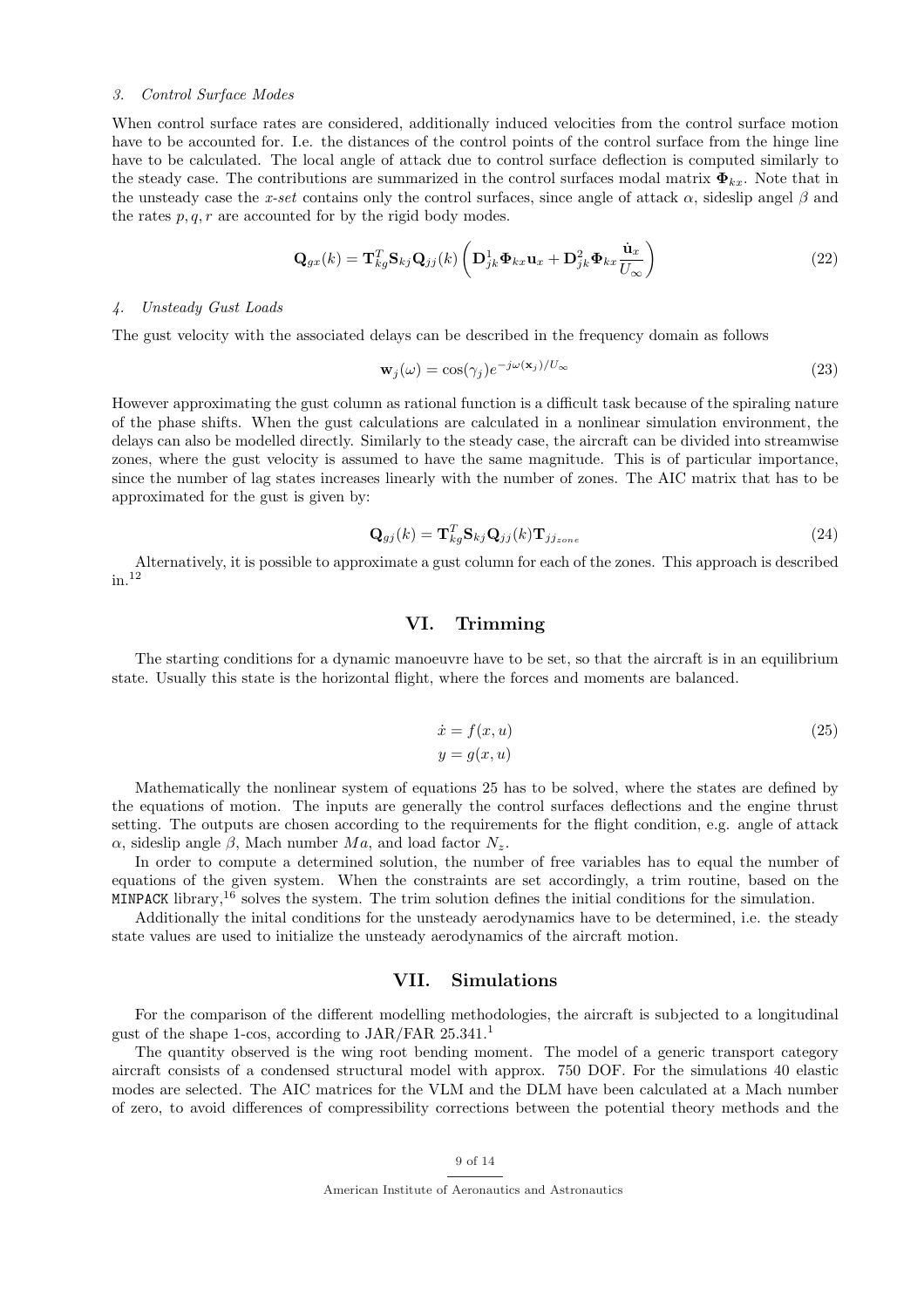indicial functions. The velocity of the aircraft has then been set to  $Ma = 0.3$  at sealevel  $(V_{tas} = 102 \frac{m}{s})$ . For similar reason, the fuselage is not modelled, since indicial functions are available for airfoils only. The panelling scheme used (approx. 1400 boxes corresponding to approx. 150 chordwise strips) is depicted in Figure 4. No initial downwash is given, i.e. there is no prescribed zero-lift-distribution and the zero-lift angle of attack is  $0^\circ$ .



Figure 4. DLM/VLM panelling scheme

The IFM introduces 870 additional states (290 Wagner / 580 Küssner) for the unsteady aerodynamics. The RFA of the DLM introduces 3380 aerodynamic lag states (230 motion / 3150 gust). This is the maximum number for the gust lag states, where each zone contains only one distance from the aircraft nose to the control points (630 zones), i.e. the number of gust lag states can be reduced considerably when the zones are extended. However, with the inclusion of the modal matrix, c.f. equations 20 and 21, the RFA is only valid for one mass/Mach-number combination and is therefore very costly for loop calculations.

#### A. Trim Results

Before the simulations can be started, a trim calculation with horizontal flight trim constraints has to be performed.

The strip theory (STR) is based on the same AIC matrix as the VLM, merely the splining is different. Therefore, when a rigid trim is calculated, the results are identical. The differences of the flexible trim calculations are negligible. The DLM matrix for the steady case  $(k = 0)$  is equivalent to the VLM matrix. However several approximations and transformations are conducted resulting in slight numerical differences. Table 1 summarizes the trim values for angle of attack and incidence of the HTP of the flexible trimmed aircraft.

|                                               | Table 1. Trim Results |             |  |  |
|-----------------------------------------------|-----------------------|-------------|--|--|
|                                               |                       | STR VLM DLM |  |  |
| HTP incidence $\delta_{iH}$ -4.1° -4.0° -4.3° |                       |             |  |  |
| angle of attack $\alpha$ 10.3° 10.4° 10.5°    |                       |             |  |  |

The high trim angles of attack can be attributed to the missing initial downwash of the aerodynamic model and the relatively low speed.

#### B. Discrete Tuned Gust

The discrete gust is defined in JAR/FAR 25.341 as a gust with the shape 1-cos:

10 of 14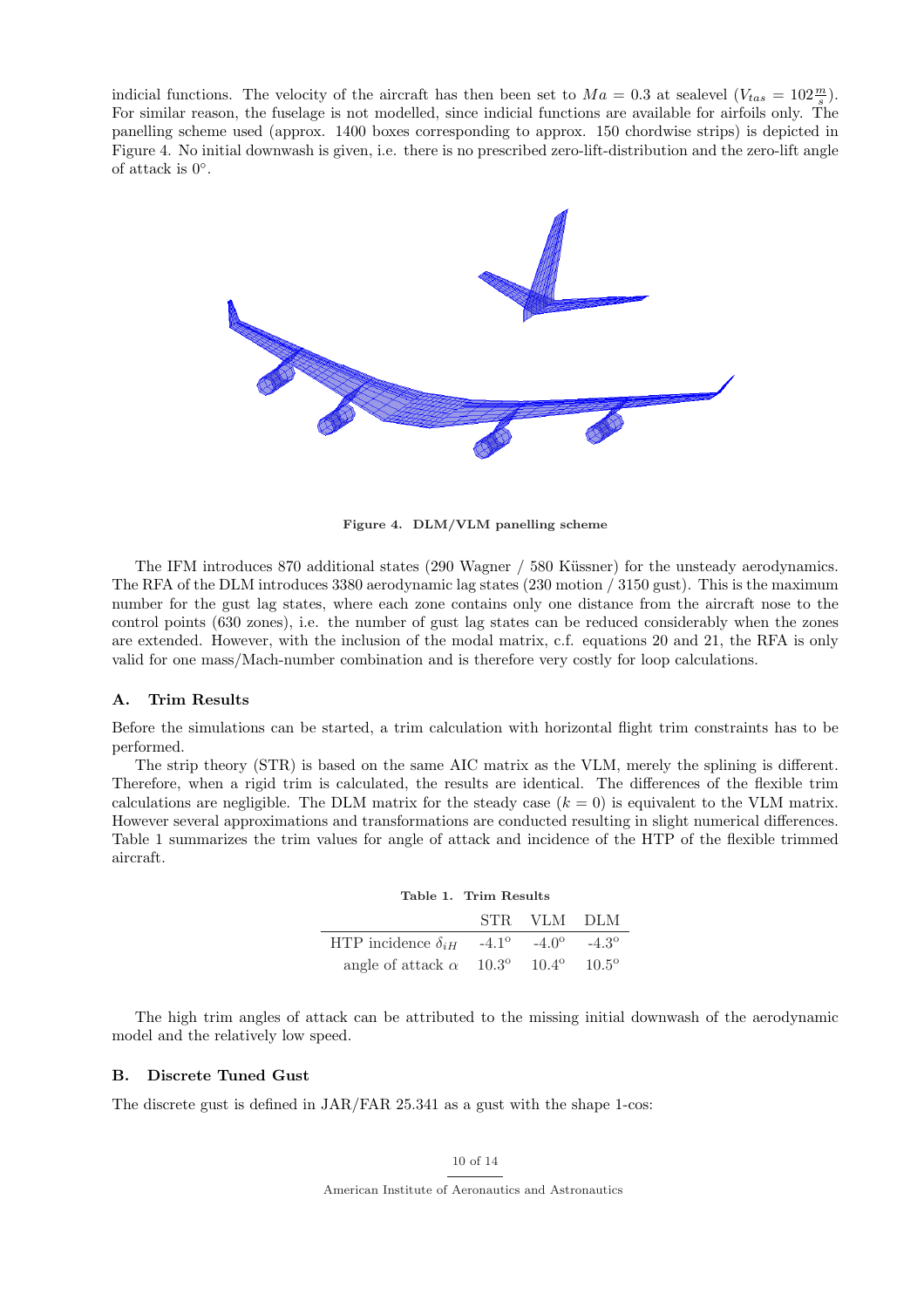$$
w_g = \frac{1}{2}U_0 \left(1 - \cos \frac{2\pi x}{2H}\right)
$$
\n(26)



Figure 5. Gust Shape

The gust gradient  $H$  is the distance parallel to the airplane's flight path for the gust to reach its peak velocity. For a given gust amplitude several gust gradient distances H between 30 ft and 350 ft have to be calculated to find the critical response for each load quantity. This process is known as gust tuning. The observed quantity is the wing root bending moment  $BM_{Wing}$ .

As example four different gust gradients have been calculated with each of the following methods. The steady strip theory (STR), the unsteady strip theory with indicial functions (IFM), the steady Vortex Lattice Method (VLM) and the Rational Function Approximation of the Doublet Lattice Method (DLM).

# C. Results



Figure 6. Wing root Bending Moment. Gust Gradient Distance: 335 ft

The longest examined gust gradient distance in Figure 6 is closest to a steady case. The differences are expected to be small, the maximum bending moment of all methods lie close together. However there is a considerable phase shift for the DLM. This can be attributed to the lack of modelling of the time lag in downwash between the wing and the empennage. When the wing penetrates the gust, the change of the wing downwash is delayed by the travelling time to the empennage, which is inherently included in the DLM model. Therefore, a downward pitching moment acts before the downwash reaches the empennage, relieving the bending moment in the first moments of the gust penetration. In the steady models however, the change of the wing downwash acts immediately on the empennage. The indicial function method (IFM) is also lacking the the delay in downwash and shows the same behavior as the steady methods.

As the gradient distance is reduced, Figures 7 and 8, the DLM produces considerably higher loads compared the other methods.

When finally considering the shortest gust in Figure 9, the need for gust tuning becomes obvious. The magnitude of the bending moment is reduced in comparison to the previously considered gradient distances.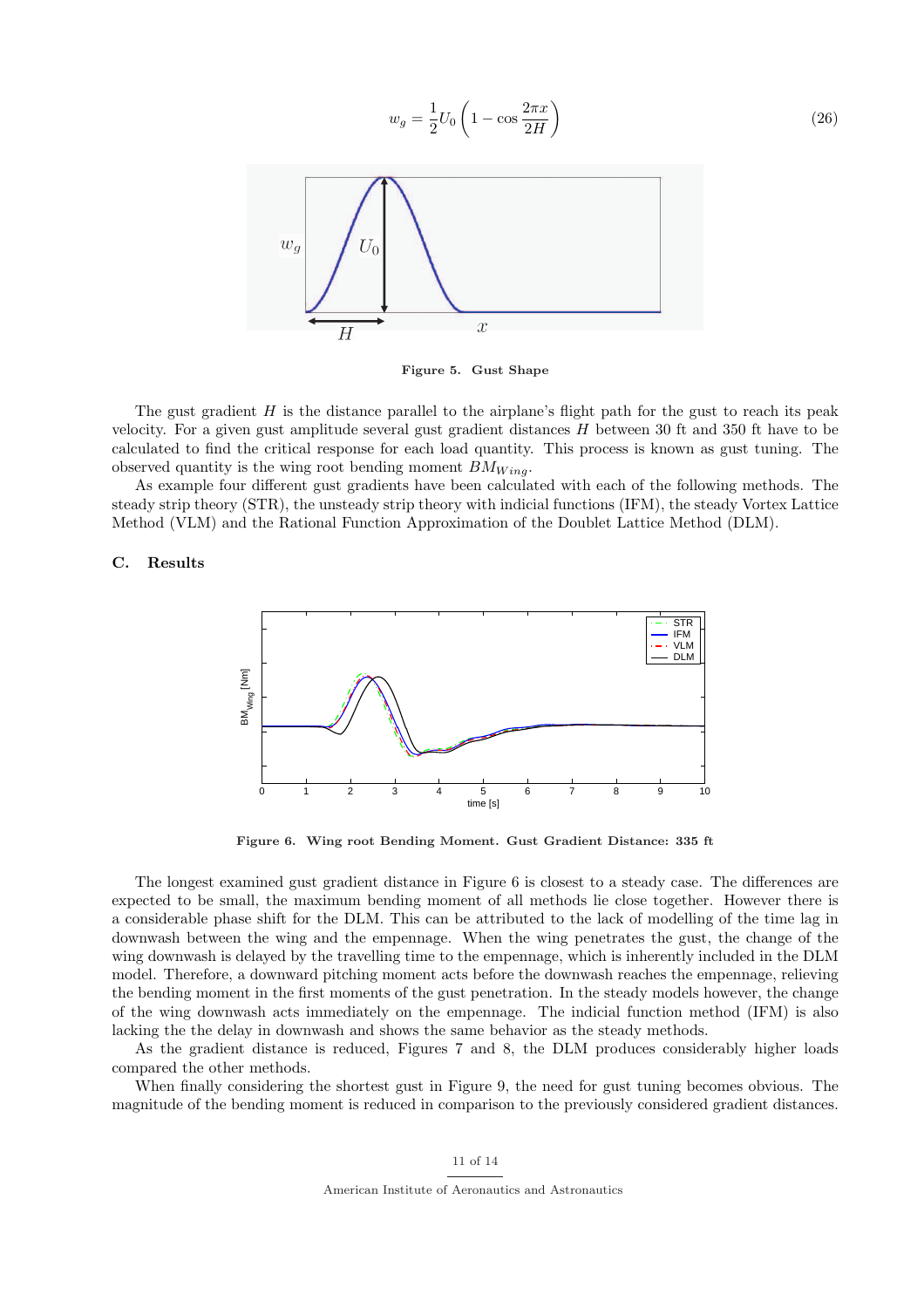

Figure 7. Wing root Bending Moment. Gust Gradient Distance: 164 ft



Figure 8. Wing root Bending Moment. Gust Gradient Distance: 84 ft



Figure 9. Wing root Bending Moment. Gust Gradient Distance: 42 ft

The loads from the steady methods are greatly overestimating the load levels. Interesting to note is also that the maximum load of the DLM is not reached at the first peak, but considerably later, suggesting a high level of aerodynamic interaction.

Table 2 shows the results for the different methods and gradient distances with respect to the maximum load reached with the DLM.

In order to assess the presented methods, it is also important to compare modelling effort and cost of preprocessing and simulation. Table 3 contains an overview of the costs. It has to be mentioned that the simulations were not optimized for speed and a lot of diagnostic output is written, increasing the run times immensely. It also should be noted that the current modelling of DLM constitutes the maximum precision

12 of 14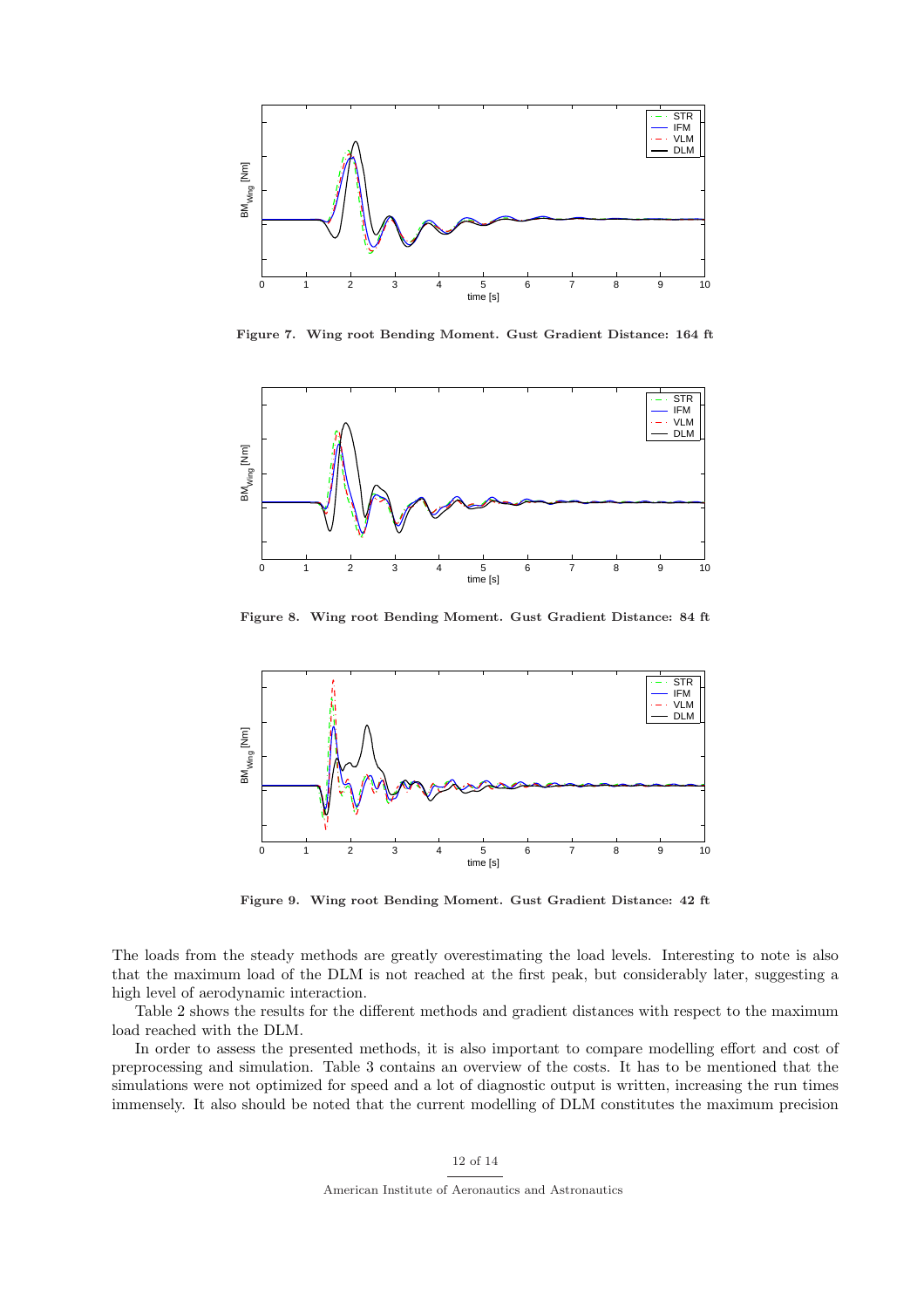| Table 2. Discrete Tuned Gust Results |  |                                |  |  |
|--------------------------------------|--|--------------------------------|--|--|
|                                      |  | STR IFM VLM DLM                |  |  |
|                                      |  | 42 ft 1.039 0.889 1.136 0.896  |  |  |
|                                      |  | 84 ft 0.956 0.886 0.962 1.000  |  |  |
|                                      |  | 164 ft 0.944 0.908 0.924 0.990 |  |  |
|                                      |  | 335 ft 0.858 0.838 0.845 0.839 |  |  |

for the gust computation and that the simulation times can be greatly shortened when the number of lag states is reduced.

|                           | STR.   | IFM                                 | V LM                     | DLM        |
|---------------------------|--------|-------------------------------------|--------------------------|------------|
| setup of the AIC matrices | 30 s   | 30 <sub>s</sub>                     | 30 <sub>s</sub>          | 1800 s     |
| unsteady modelling        | $\sim$ | 1 s                                 | $\overline{\phantom{a}}$ | 300 s      |
| simulation time for 15 s  | 66 s   | 68 s                                | 140 s                    | 1800 s     |
| overall                   |        | ca. $100 s$ ca. $100 s$ ca. $170 s$ |                          | ca. 3900 s |

Table 3. Modelling and Simulation Costs

# VIII. Conclusions and Outlook

The results show the importance of the gust tuning process, since the maximum load can occur at any gust gradient distance. The agreement of the total loads for long gradient distances is quite good, except the fact that the steady methods and the IFM lack the delay in downwash between the wing and the empennage. The implementation of this feature is straight forward and will be done as a next step.

Generally it can be seen that the steady strip theory is always the fastest to react to the gust, because the entire steady state lift acts as soon as the leading edge of the airfoil enters the gust. The VLM reacts slightly slower since the gust reaches each box control point with the respective delayed. The IFM takes into account the build-up of the lift and is the slowest of the three method derived from steady aerodynamics.

The purely steady methods STR and VLM show increasing load levels as the gust gradient distances are reduced. This probably leads to an overestimation of loads. The IFM shows the same sensitivities to the tuning process as the DLM, but underestimates the magnitude of the occurring loads. The inclusion of the effects of the delay in wing downwash remain to be explored. Due to the ease of modelling and fast simulation times, the IFM is the candidate method for predesign studies.

As next steps the lag in downwash will be included in the IFM and for the steady methods STR and VLM as well. Further comparisons with high level methods have to be performed in order to asses the validity of the IFM to estimate gust loads correctly. Gust load computations in the frequency domain can serve as further reference to validate the time domain simulations.

# References

<sup>1</sup>Joint Aviation Authorities. Joint Aviation Regulations - 25, Airworthiness Standards: Transport Category Airplanes, volume Subpart C - Structure.

<sup>2</sup>J. Hofstee, T. Kier, C. Cerulli and G. Looye. A variable, fully flexible dynamic response tool for special investigations (VarLoads). In International Forum on Aeroelasticity and Structural Dynamics, 2003.

 $3$ M.R. Waszak and D.K. Schmidt. Flight dynamics of aeroelastic vehicles. *Journal of Aircraft*, 25(6):563–571, 1988.

<sup>4</sup>C. S. Buttrill M. R. Waszak and D. K. Schmidt. Modeling and Model Simplification of Aeroelastic Vehicles: An Overview. Technical Report NASA TM-107691, NASA LARC, 1992.

 $5C.$  Reschke. Flight loads anaysis with inertially couled equations of motion. In AIAA Atmospheric Flight Mechanics Conference. AIAA, 2005.

 ${}^6R$ . L. Bisplinghoff, H. Ashley, R. L. Halfman. Aeroelasticity. Dover Publications Inc., 1955.

<sup>7</sup>E. Livne and G. Blando. Reduced-order design-oriented stress analysis using combined direct and adjoint solutions. Journal of Aircraft, 38(5):898–909, 2000.

# 13 of 14